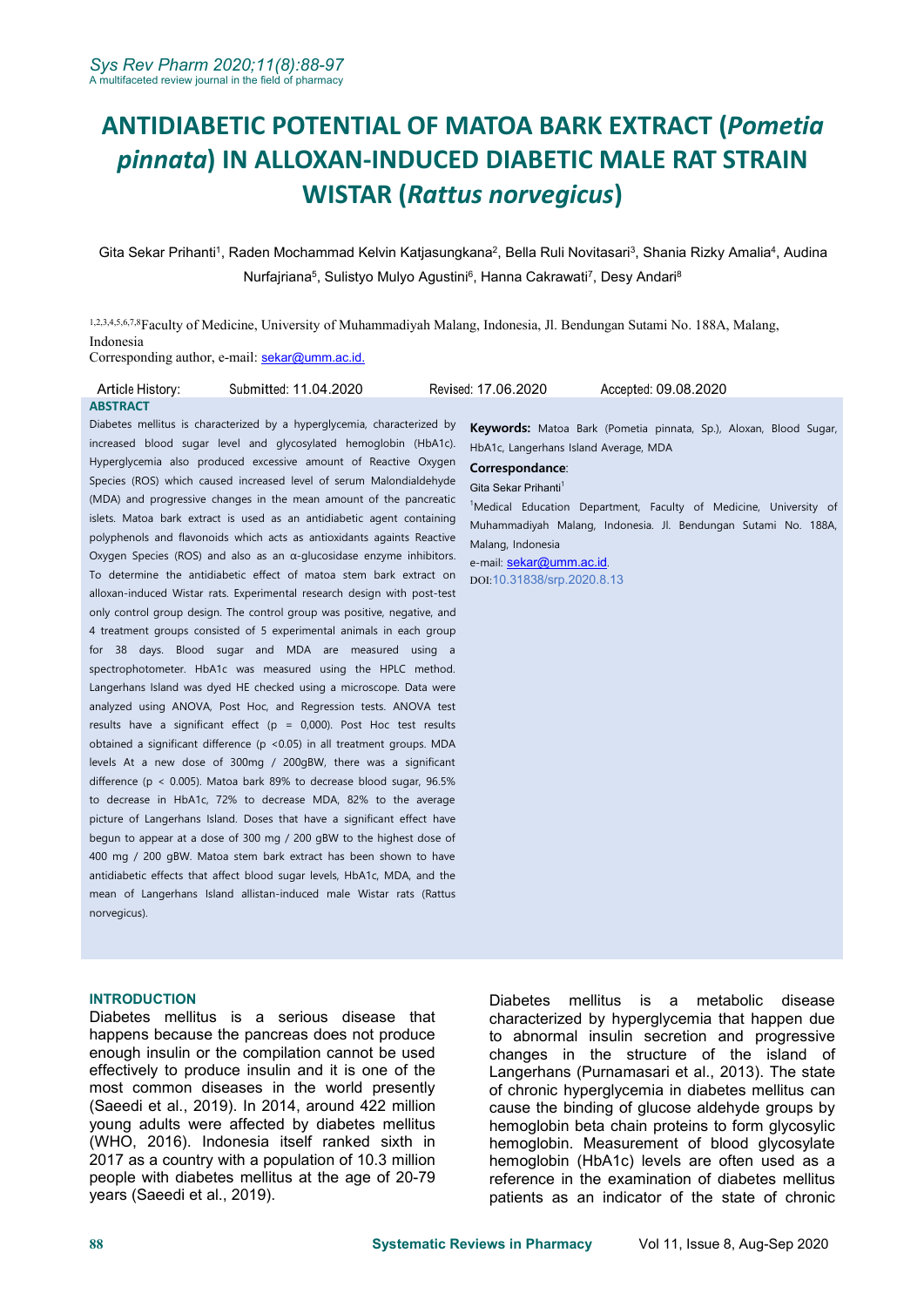hyperglycemia (Florkowski, 2013). In addition, hyperglycemia increases free radicals in the body, making the production of Reactive Oxygen Species (ROS) excess and cause cell death β pankreas (). Excessive ROS production led to ROS binds to unsaturated fatty acids and this is a sign of oxidative stress (Newsholme et al., 2016). Oxidative stress can be known through increased serum Malondialdehyde (MDA) levels.

The uncontrolled increased of blood sugar levels in the body can cause diabetes mellitus and if it is not managed properly it can lead to complications such as cerebrovascular disease, coronary heart disease, limb vascular disease, disorders of the eye, kidney and nerve (Soelistijo et al., 2015). As many as 43% of deaths due to high blood sugar levels happen before the age of 70 years (WHO, 2016).

All this time the treatment of diabetes performed by administering oral anti diabetic drug (OAD) or insulin injections which if it is keep continue happen, it will spendt huge costs and a heavy burden for the sufferer. These socio-economic factors that often cause suffering failure in controlling the blood sugar levels so important to consider alternative treatments that are effective, inexpensive, and easy to obtain. The occurrence of side effects also often occurs at the beginning of the use of antidiabetic oral drugs that cause sufferers to stop using the drug, so that blood glucose control fails (Riwu et al., 2015).

As a preference of back to nature, the use of traditional herbs is again looked at to be explored and examined its efficacy in helping to cure various diseases. One of the well-known traditional Indonesian medicinal plants and their efficacy that is believed to cure diabetes is the matoa plant or Pometia pinnata (Mataputun and Pontoh, 2013). This plant belongs to the genus Pometia and family Sapindaceae. In ethnobotany, matoa plants have been used in the treatment of several diseases or health problems. Matoa bark has antidiabetic activity which can control postprandial hyperglycemia in the treatment of diabetes mellitus by inhibiting the enzymes α glucosidase and α-amylase better than acarbose (Elya et al., 2015).

Matoa bark is a material that is easily found around that has antioxidant content including polyphenols, flavonoids, tannins, saponins, quinones (Rachmawati et al, 2016) alkaloids and glycosides (Elya et al, (2015), Elya et al., (2015), Rachmawati et al., (2016).On the bark of the matoa (Pometia pinnata) has antioxidant activity with a polyphenol value of  $28.93 \pm 2.64$  mg GAE / g (Kawamura et al., 2010). Several previous studies have shown that antioxidant polyphenols can reduce oxidative stress and inhibit endocrine cell damage on the island of Langerhans by inhibiting the formation of chain reactions to convert superoxide into hydrogen superoxide by

donating hydrogen atoms to bind to free radicals and remove them through excretion systems (Prameswari and Widjanarko, 2014). Flavonoids have a role in controlling diabetes mellitus through various mechanisms among others by increasing insulin secretion, decreasing apoptosis and increasing proliferation of pancreatic beta cells, decreasing insulin resistance, inflammation and oxidative stress in cells and increasing GLUT4 activity (Vinayagam et al., 2015).

Seeing this potential, researchers are interested in providing more data related to the potential of this matoa bark extract as an antihyperglycemic agent for alternative therapies for diabetes mellitus. The author's interest is also supported by the lack of similar research and years of research that are long enough and need to be renewed.

## **METHODS**

## **Design**

This type of research is an experimental research (True Experiment Research) with Post Test Only Control Group Design method.

## Sample

The population and sample in this study were male white rats (Rattus norvegicus wistar strain). Determination of the sample size using formula1 with simple random sampling technique, where the total sample of 30 male white rats (Rattus norvegicus strain wistar) was obtained Group

This study used 30 male white rats which were divided into six treatment groups. The first group (K-) is the group giving BR-1 and taking ad libitium (unrestricted), the second group  $(K +)$  is the group giving alloxan with a single dose of 150 mg / kgBW., The third group (P1) is the group giving aloxan single dose 150 mg / kgBW followed by the administration of acarbose 12mg / kgBW, the fourth group (P2) is a group with alloxan administration of a single dose of 150 mg / kgBW followed of 200 mg / 200 grBW matoa bark extract, the fifth group (P3) is the group with the administration of a single dose of alloxan 150 mg / kgBW continued with 300 mg / 200grBW bark extract, the sixth group (P4) was the group with the administration of a single dose of alloxan 150 mg / kgBW followed of 400 mg / 200grBW matoa bark extract.

## Procedure

Adaptation of experimental animals for 7 days with the aim that the rats adjust themselves, later on the 8th day of the animal were induced a single dose of alloxan 150mg / kgBW IP after being fasted for the previous 18 hours. Blood glucose iscarried out on the 10th day. Rat blood sugar measurements were performed using a digital glucometer with the Nesco® brand and Nesco® brand test strips. Matoa bark extract is given for 14 days every day by oral sonde in accordance with the group dose. At the end of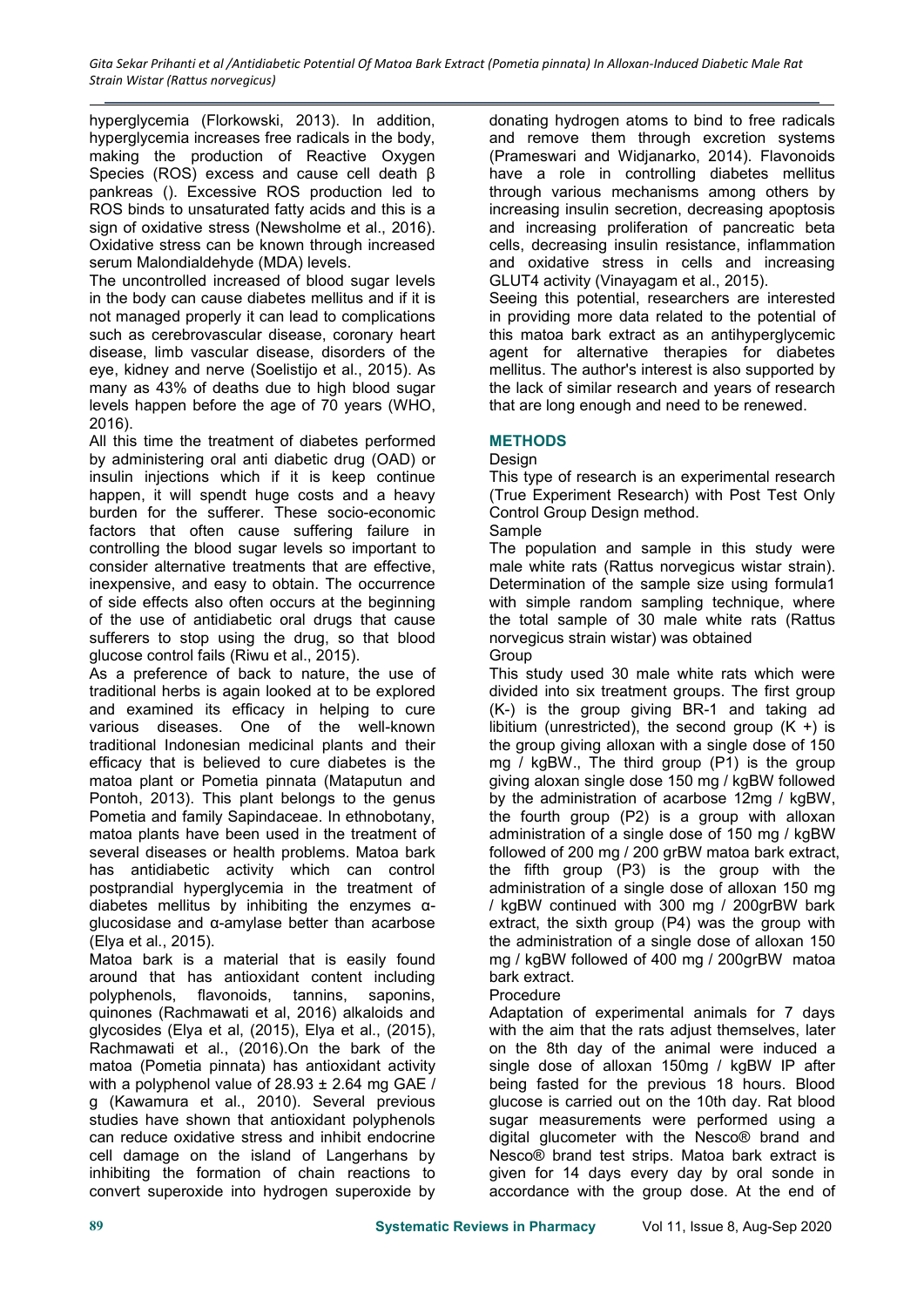experiment, rats were anesthetic using chloroform. After the animal is anesthetized properly, the animal is placed on a candle table by using an oar. Using surgical scissors, surgery is performed abdominal to neck level. Then the pancreatic organ of the caput is taken and fixed with 10% formalin. After confirmed dead rats eat will be collected into one and buried.

Determination of serum blood glucose levels was carried out by the enzyme Glucooxidase (GOD- PAP) method. The serum is taken slowly then the GOD-PAP reagent is added. The principle works is that glucose is oxidized by the enzyme glucose oxidase to produce gluconic acid and H2O2. Then H2O2 is reacted with amynophenasone and phenol with the help of the enzyme peroxidase to produce quinoneimine. The resulting color was calculated for absorbance at a wavelength of 500 nm using a UV-Vis spectrophotometer, then the glucose concentration was calculated using the formula :

Blood glucose level (mg/dL) = (A Sample)/(A Standard) x C Standard

Determination of HbA1c levels was done after the experimental animals were treated on day 38. Measurement of rat HbA1c was carried out using the HPLC method. Blood sampling of rats was performed from rat heart ventricles by cardiac puncture. The blood drawn is then inserted into a tube containing EDTA.

Determination of serum MDA levels was carried out by the method of thiobarbituric acid reactive substances (TBARS). The blood that has been taken is collected in a vacutainer with a clot activator and centrifuged at a speed of 3000 rpm for 10 minutes. Blood serum was taken and MDA concentration analyzed. 200 ml of serum was added with 1 ml of 20% TCA and 1 ml of 1% TBA. The solution is mixed until it is homogeneous by being heated on a water bath for 10 minutes. After it cold, then centrifuged at 3000 rpm for 10 minutes. The pink filtrate was measured for absorption and read the absorbance at a wavelength of 532 nm using a UV-Vis spectrophotometer. MDA levels are calculated using the MDA standard curve (Sunarmi et al., 2007).

The mean number of endocrine cells of Langerhans Island is calculated by calculating the

average number of endocrine cells of Langerhans Island of the pancreas every five Langerhans islands of pancreas each rat in each treatment staining using a 400x<br>microscope under the light microscope supervision of an anatomist pathologist. Data Analysis

In this study blood glucose, HbA1c and MDA levels, and average number of endocrine cells of Langerhans island every five pancreatic Langerhans islands, each rat in each treatment group was processed using SPSS 24 and tested by Independent T test, One-Way ANOVA Test, Post- Hoc Test, and Linear Regression Test.

#### **DISCUSSION**

The blood sugar, HbA1c, MDA levels and the average sum of endocrine cells of pancreatic Langerhans islets can be seen in Table 1, 2, 3, 4 and Figure 1 respectively. The results showed significant differences in all parameters between all treatment groups. This is consistent with the research by Elya et al. which shows that the matoa bark extract has an inhibitory activity of α glucosidase enzymes in vitro with an IC 50 value of 17.12 ppm while Longan has an IC 50 of 247.21 ppm (Elya et al., 2015; Hilma et al., 2016). So it can be said that matoa has better inhibitory activity because it has a lower IC50 value than longan. Smaller the IC 50 value means that the extract's activity as an α-glucosidase inhibitor is higher (Sebaugh, 2017).

The administration of matoa bark extract gave a significant difference in serum MDA levels at the treatment dose of 300mg / 200grBB and 400mg / grBB. Sarangarajan et al wrote in their research that the intake of exogenous antioxidants is directly proportional to the oxidative stress process that occurs in the body of experimental animals (Sarangarajan et al., 2017). Matoa bark extracts have many types of phytochemicals such as polyphenols, alkaloids and flavonoids which are known to have various antidiabetic effects and are a powerful class of antioxidants (Elya et al., 2015; Aba & Asuzu, 2018).

| Group          | <b>Blood glucose levels</b> |     |     |     | Average |  |  |
|----------------|-----------------------------|-----|-----|-----|---------|--|--|
|                |                             |     |     |     |         |  |  |
| n-             |                             | 112 | 127 | 82  | 100     |  |  |
| K+             | 410                         | 441 | 472 | 498 | 455     |  |  |
| P1             | 111                         | 87  | 197 | 201 | 149     |  |  |
| P <sub>2</sub> | 109                         | 213 | 236 | 240 | 199     |  |  |
| P <sub>3</sub> | 238                         | 231 | 194 |     | 221     |  |  |
| <b>P4</b>      | 223                         | 230 | 213 |     | 223     |  |  |

Table1. Blood Glucose Levels Examination Results

Table 2. HbA1c Examination Results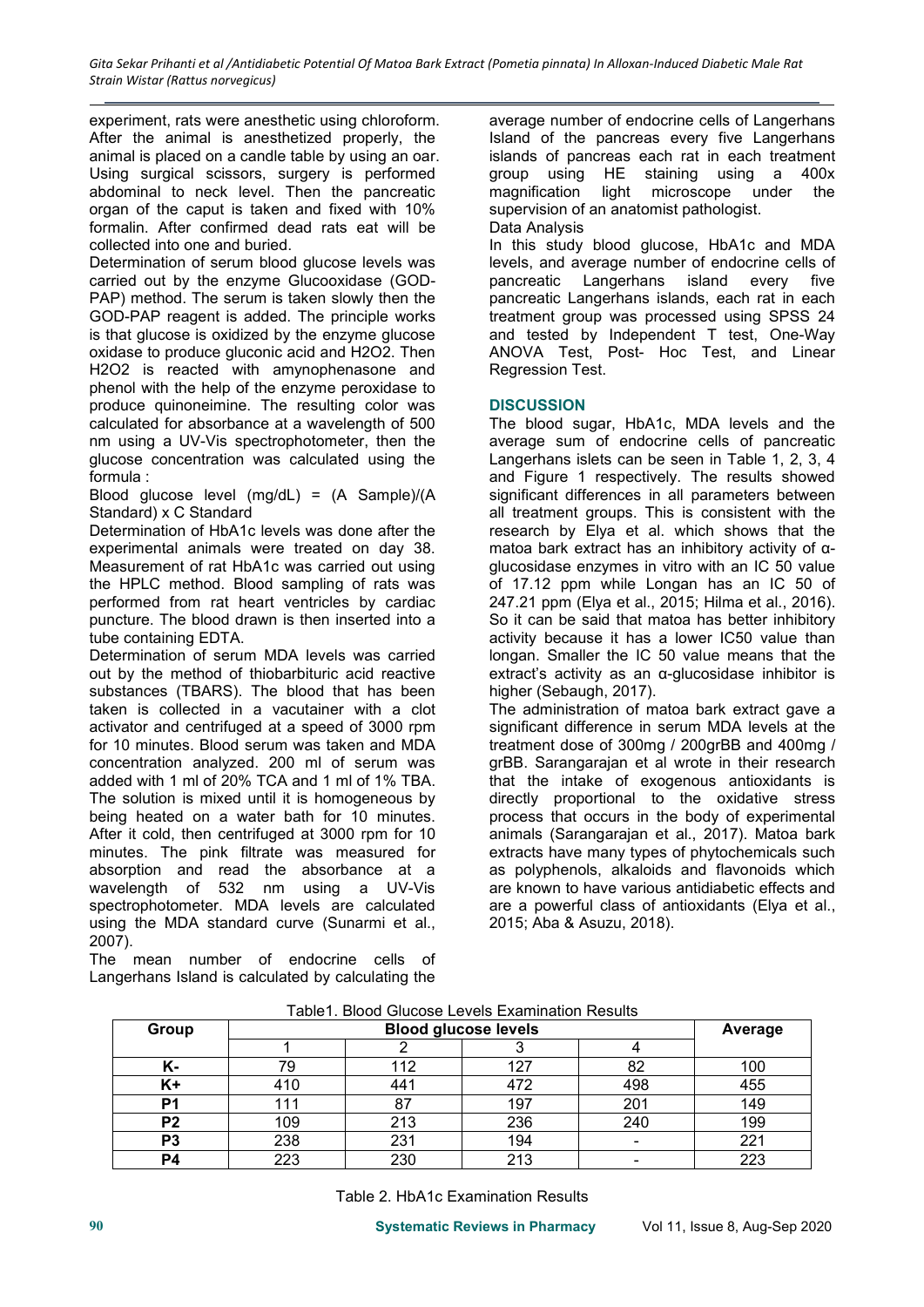| Group          | HbA1c                    |           |      |      | Average |  |
|----------------|--------------------------|-----------|------|------|---------|--|
|                |                          |           |      |      |         |  |
|                |                          |           | 3.8  |      |         |  |
| K+             | 10.8                     | 10.7      | 13.7 | 12.1 | 11.8    |  |
| D <sub>1</sub> | $\mathbf{\Omega}$<br>ບ.≀ | -2<br>ິ.  | 3.4  | 3.5  | 3.5     |  |
| P <sub>2</sub> | C<br>3.1                 | 3.2       | 3.2  | 3.3  |         |  |
| P <sub>3</sub> | 3.6                      | っっ<br>ے.ت | 3.5  |      | 3.4     |  |
| <b>P4</b>      | 3.5                      | ◠         | 3.6  |      | ა.ხ     |  |

#### Table 3. MDA Level Examination Results

| Group          | <b>MDA Levels</b> |      |        |                | Average                  |      |
|----------------|-------------------|------|--------|----------------|--------------------------|------|
|                |                   |      | ◠<br>د |                |                          |      |
| Κ-             | 2.23              | 1.26 | 1.66   | 1.12           | 1.34                     | 1.52 |
| K+             | 3.09              | 2.71 | 2.74   | 3.01           | $\overline{\phantom{a}}$ | 2.88 |
| <b>P1</b>      | 3.04              | 2.79 | 2.23   | 2.61           |                          | 2.66 |
| P <sub>2</sub> | 2.42              | 1.85 | 2.23   | $\sim$         | $\overline{\phantom{0}}$ | 2.16 |
| P <sub>3</sub> | 1.45              | 1.48 | 1.45   | $\blacksquare$ |                          | 1,47 |

Table 4. The Average of Endocrine Cell Examination Results on Langerhans Islet

| Group          |       | Number Of Endocrine Cells of The Pancreatic Langerhans islets | Average |       |        |
|----------------|-------|---------------------------------------------------------------|---------|-------|--------|
|                |       |                                                               |         |       |        |
| κ-             | 172   | 178                                                           | 201.2   | 160,4 | 177,9  |
| K+             | 59,4  | 59,4                                                          | 49,6    | 52,6  | 55.25  |
| P1             | 120,8 | 133                                                           | 136,6   | 110,6 | 125,25 |
| P <sub>2</sub> | 130   | 161                                                           | 149     |       | 146,66 |
| P3             | 259,2 | 144,4                                                         | 202,8   |       | 202,13 |



÷.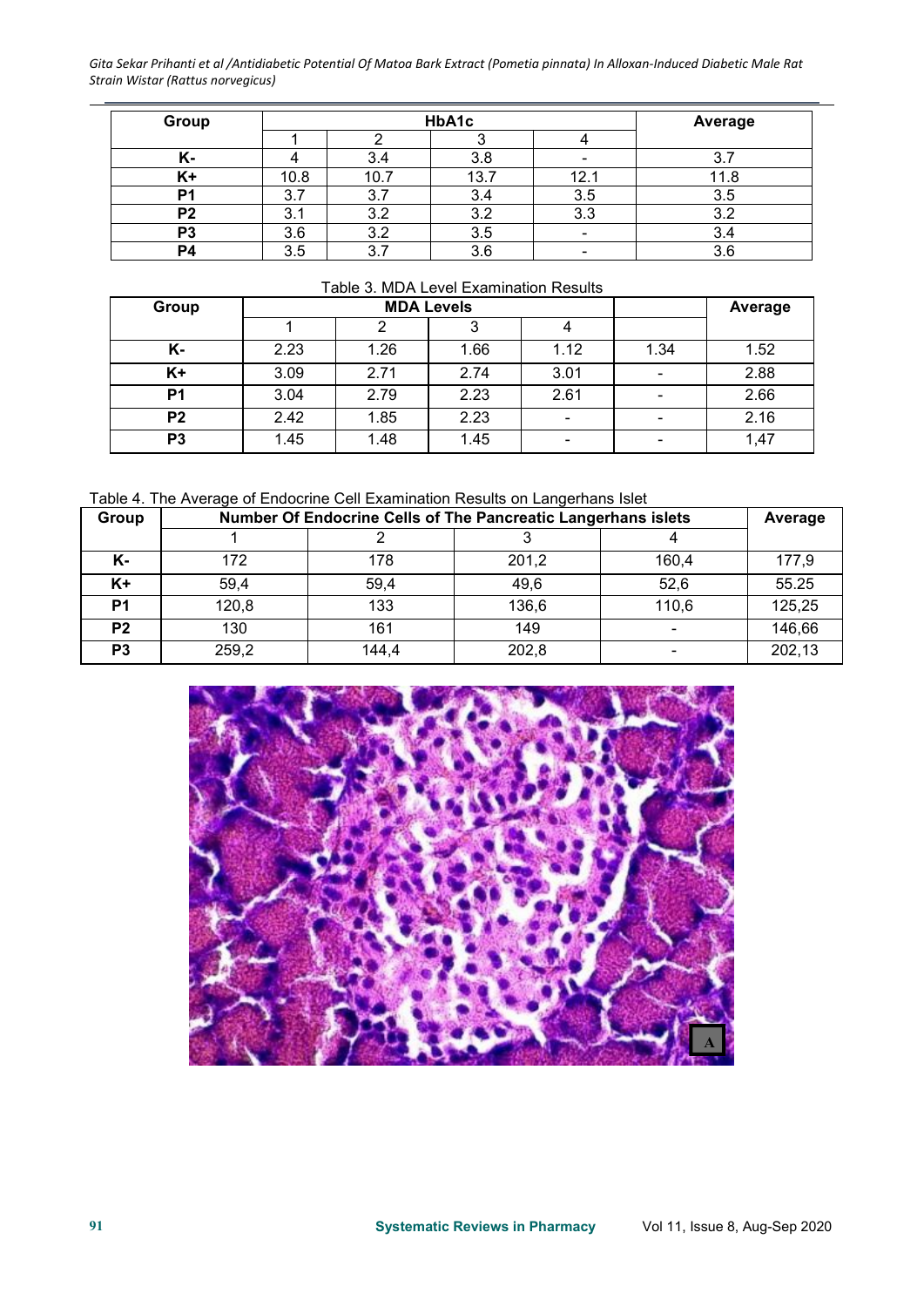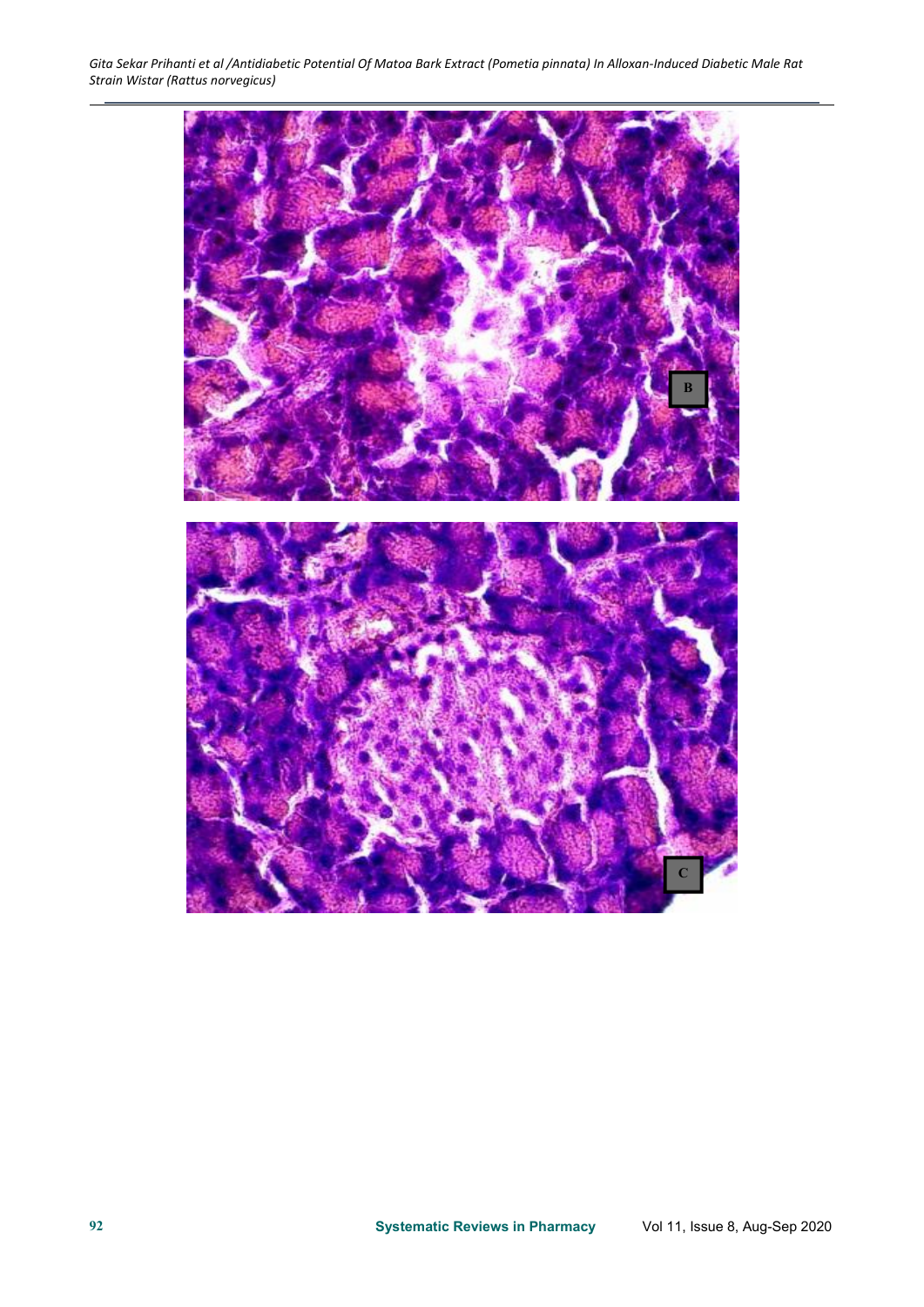

Figure 1. Histopathological picture of Langerhans Islet endocrine cells, 400x magnification in white rats (*Rattus norvegicus strain wistar*) as shown in Figure 1. The group (E) matoa bark extract 400mg/200gBW showed the highest number of endocrine cells in Langerhans islet followed by the negative group (A), the 300mg / 200gBW (D) matoa bark extract group and the 200mg/200gBW (C) matoa bark extract group; while the alloxan-induced group (B) showed the least number of endocrine cells in the islets of Langerhans.

Aside from being an antioxidant, the polyphenol content in matoa stem bark is can also prevent hyperglycemia (Abbas et al., 2017). The stem bark of matoa has the highest polyphenol content compared to the fruit and leaf (Kawamura et al., 2010). Polyphenols can reduce oxidative stress by inhibiting the chain reaction of superoxide turning into hydrogen superoxide by donating hydrogen atoms to bind to free radicals

(Prameswari and Widjanarko, 2014). The role of polyphenols as antioxidants is thought to protect pancreatic β cells from the toxic effects of free radicals produced under conditions of chronic hyperglycemia (Avila et al., 2017).

Polyphenols also have antidiabetic potency by increasing the secretion of GLP-1 (Glucagon like peptide-1) which indirectly stimulates pancreatic langerhans islets to regenerate bew β cells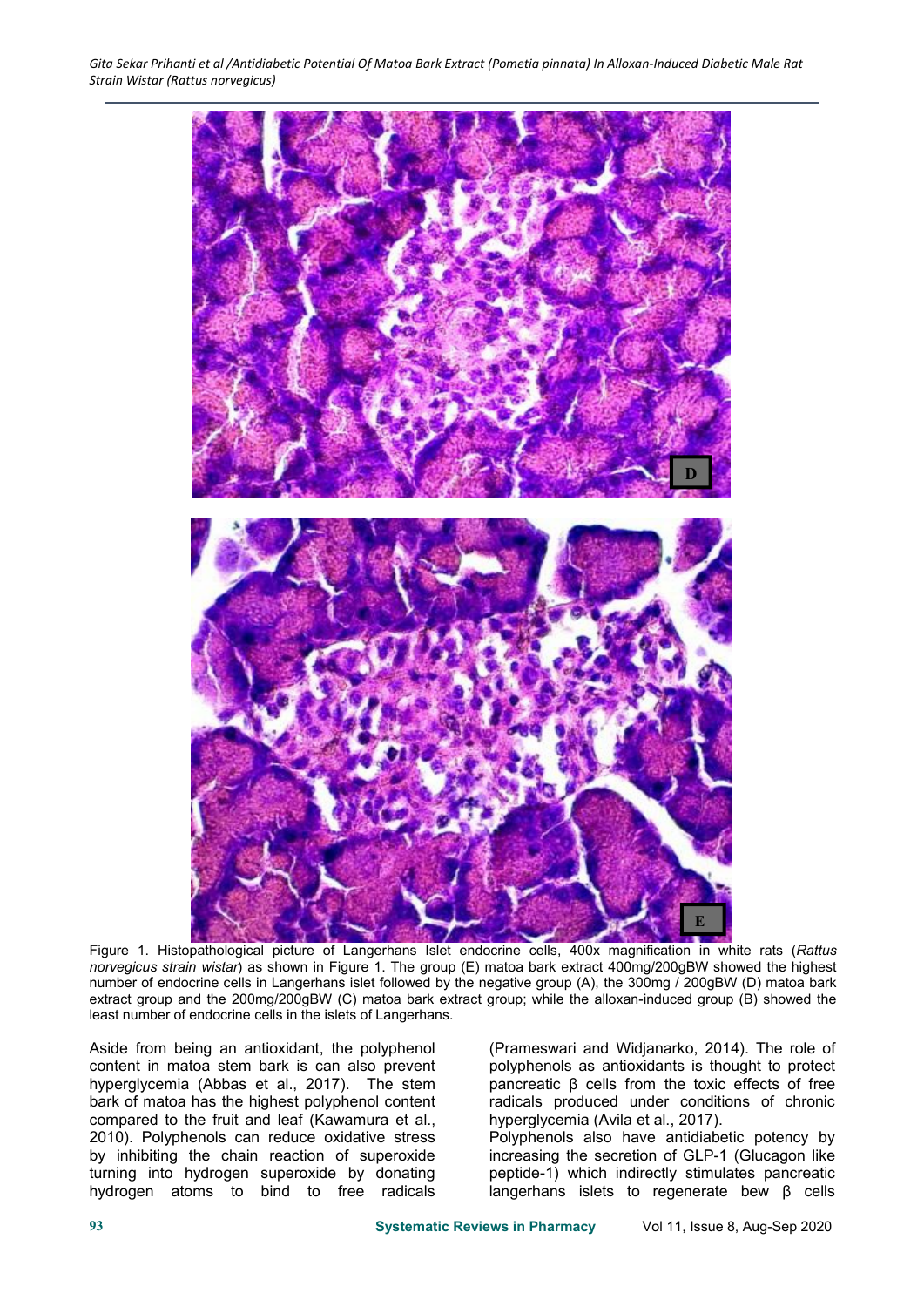(Vinayagam et al., 2015; Avila et al., 2017). Flavonoids can also increase the antioxidant capacity of beta cells through both enzymatic and non-enzymatic pathways. The inhibited oxidation process prevents the formation of ROS and lipid peroxidation which can cause autophagy, apoptosis and necroptosis as well as provide opportunities for normal β cells to carry out its physiological functions, namely producing insulin which plays a role in the uptake of blood glucose into body cells (Ghorbani et al., 2019).

Matoa bark extract (Pometia pinnata) also shows weak inhibition of DPP-IV enzymes during in vitro test (Elya et al., 2015). Inhibition of the DPP-IV

enzyme can prevent the metabolism of incretin, an insulinotropic hormone that can increase postprandial insulin activity and response, enabling the control of ideal blood sugar levels (Krentz, 2018). Aba & Asuzu showed that a strategy for controlling blood sugar levels through preventing the increase in blood sugar levels while increasing insulin performance shows better blood sugar and HbA1c levels (Aba & Asuzu, 2018). In addition, increased levels of incretin, specifically GLP-1, can stimulate proliferation and provide antiapoptotic effects on the pancreatic islets of Langerhans (Miranda et al., 2018).







Figure 2. Graph of average of HbA1c, a = significant against the K+ group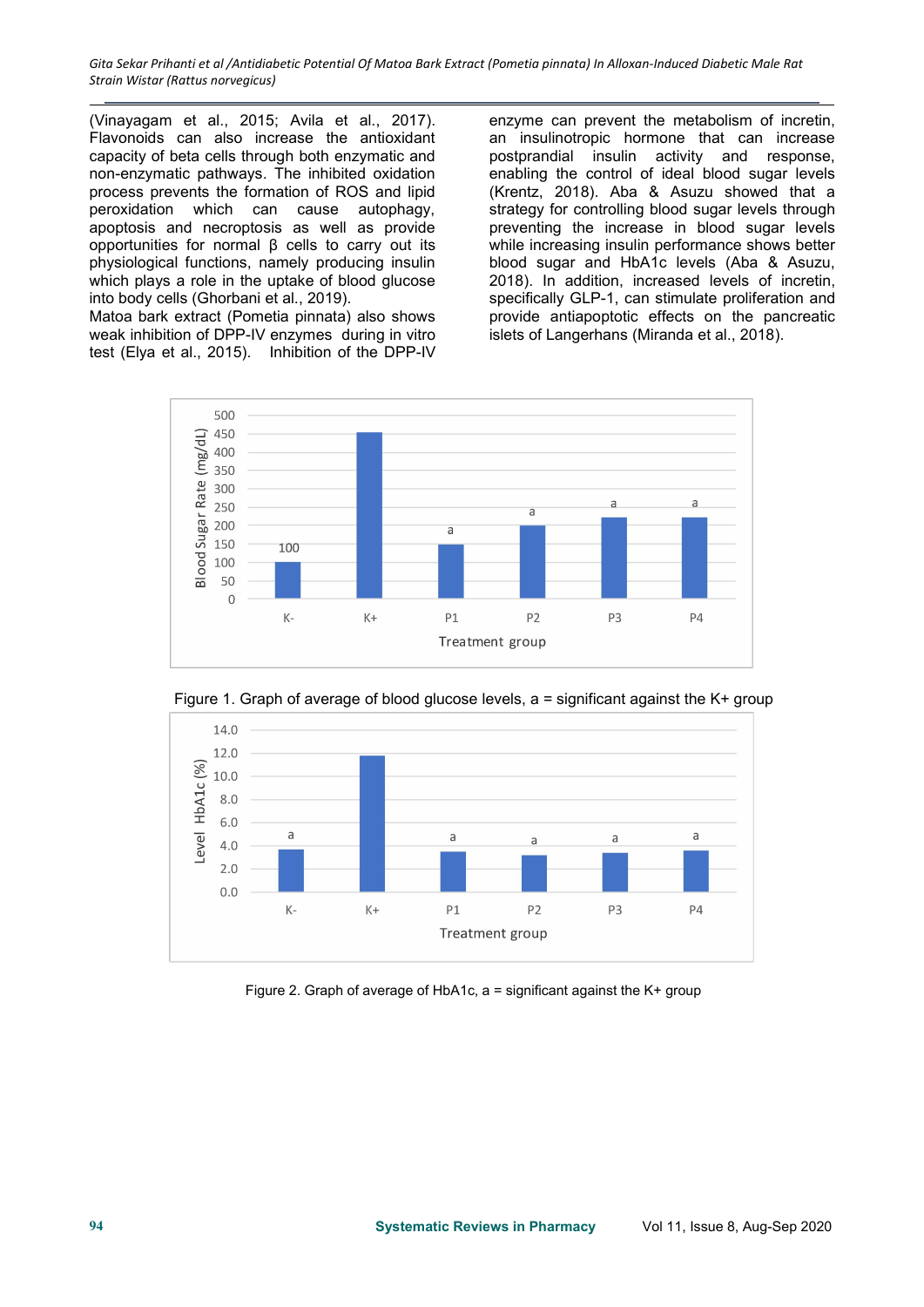

Figure 3. Grape of average of MDA level,  $a =$  significant against the K+ group



Figure 4. Grape of average number of endocrine cells of the pancreatic Langerhans islets graph, a = significant against the K+ group

In this study, administration of matoa bark extract showed improvements in non-clinical parameters such as the number of islets of Langerhans and improvement in the set of cylidative stress with a struck as markers of oxidative stress with a stress arily MDA levels as markers of oxidative stress with a linear dose-effect curve pattern. Whereas clinical parameters such as HbA1c and blood sugar show a dose pattern of hometic effect; the higher the dose, the smaller the effect (Polisak and Milisav, 2012). Researchers hypothesize that duration of treatment plays an important role in the results obtained. Alloxan, which is a potent inductor of diabetes mellitus can induce diabetes in experimental animals within 2x24 hours (Rohilia and Shahjad, 2012). However, administration of herbal extracts that mainly work as antioxidants requires a variety of time to effect on clinical parameters. Studies conducted by Golbidi, Alireza & Laher show that the administration of exogenous antioxidants begins to have an effect at 4 weeks of treatment; treatment of less than 4 weeks does not have a significant clinical effect (Golbidi et al., 2011). The effects of beta cell repair as well as the reduction in oxidative stress

levels in experimental animals may have begun to work in a shorter time but clinical improvement may take longer. In addition, the structural improvements of beta cells observed are not accompanied by functional improvements.

#### **CONCLUSION**

Matoa bark extract has antidiabetic activity against male wistar strain induced by alloxan by decreasing blood glucose, HbA1c, MDA levels and increasing the average number of endocrine cells of the pancreatic Langerhans islets. The doses that begin to provide significant antioxidant and antidiabetic effects are 300mg/200gBW.

#### **ACKNOWLEDGEMENT**

The authors are grateful to of Medicine University of Muhammadiyah Malang for providing them the opportunity to conduct this study. They also express their gratitude to the University of Muhammadiyah Malang for providing them a grant to undertake this study.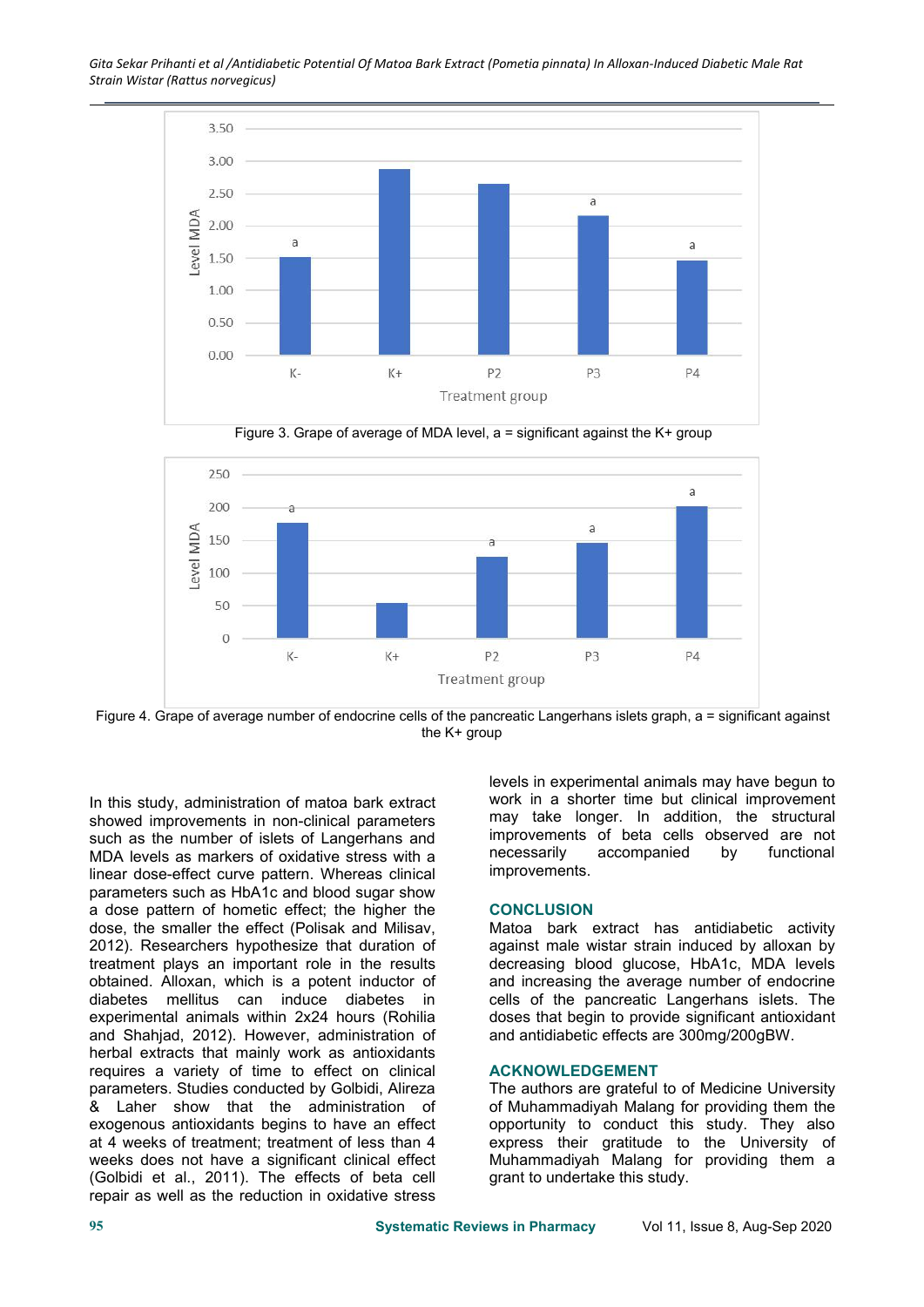### **REFERENCES**

- 1. Aba, P.E. & Asuzu, I.U. 2018. Mechanisms of actions of some bioactive anti-diabetic principles from phytochemicals of medicinal plants: A review. Indian Journal of Natural Products and Resources Vol. 9(2), June 2018, pp 85-96.
- 2. Abbas, M., Saeed, F., Anjum, F. M., Afzaal, M., Tufail, T., Bashir, M. S., Isthiaq, A.,Hussain, S., and Suleria, H.A.R. 2017, Natural Polyphenols: An overview. International Journal of Food Properties, 20(8), pp. 1689–1699.
- 3. Avila, J.A.D., Garcia, J.R., Aguilar, G.A.G., De la rosa, L.A. 2017. The Antidiabetic Mechanisms of Polyphenols Related to Increased Glucagon-Like Peptide-1 (GLP1) and Insulin Signaling. Journal of Molecules.
- 4. Caroline Maria Oliveira Volpe, Pedro Henrique Villar-Delfino, Paula Martins Ferreira dos Anjos, and José Augusto Nogueira-Machado. 2018. Cellular death, reactive oxygen species (ROS) and diabetic complications. Cell Death and Disease. 9(2): 119. doi: 10.1038/s41419-017-0135-z
- 5. Elya, B., Handayani, R., Sauriasari, R., Azizahwati, Hasyyati, U.S., Permana, I.T., and Permatasari, Y.I. 2015. Antidiabetic Activity and Phytochemical Screening of Extracts from Indonesian Plants by Inhibition of Alpha Amylase, Alpha Glucosidase and Dipeptidyl Peptidase IV, Pakistan Journal of Biological Sciences 18 (6): 279-284
- 6. Florkowski, Chris. 2013. HbA1c as a Diagnostic Test for Diabetes Mellitus – Reviewing the Evidence. The Clinical Biochemist Reviews. Aug 34 (2): 75–83.
- 7. Ghorbani, A., Rashidi, R., & Shafiee-Nick, R., 2019, Flavonoids for preserving pancreatic beta cell survival and function: A Pharmacotherapy, 111, 947–957.
- 8. Golbidi, S., Alireza Ebadi, S., & Laher, I. 2011. Antioxidants in the Treatment of Diabetes. Current Diabetes Reviews, 7(2), 106–125.
- 9. Hilma, R., Mukhlisa, S., & Fadli, H., 2016, Antibacterial, Antifungal, and Antidiabetic Activities of Dimocarpus longan Fruit Skin Extract, Prosiding SEMIRATA Bidang MIPA, 1, pp. 1944-1952
- 10. Kawamura, F., Shaharuddin, N.A., Sulaiman, O., Hashim, R., dan Ohara, S.

2010. Evaluation on Antioxidant Activity, Antifungal Activity and Total Phenols of 11 Selected Commercial Malaysian Timber Species, Division of Biomass Chemistry, FFPRI (Tsukuba, Ibaraki 305−8687, Japan)

- 11. Krentz, A. J. 2018. Evolution of Glucose- Lowering Drugs for Type 2 Diabetes. Nutritional and Therapeutic Interventions for Diabetes and Metabolic Syndrome, 431– 454. doi:10.1016/b978-0-12-812019- 4.00033-7
- 12. Mataputun, S.P., Rorong, J.A., and Pontoh, J. 2013. Aktivitas Inhibitor α Glukosidase Ekstrak Kulit Batang Matoa (Pometia pinnata) sebagai Agen Antihiperglikemik. Jurnal MIPA Unsrat. (2):119-123
- 13. Miranda, P.H.D.A., Lacerda, K.C.D.L., Araujo, C.M., Barichello, J.M., Lima, W.G., and Costa, D.C. 2018. Oral Formulation Of DPP-4 Inhibitor Plus Quaercetin Improves Metabolic Homeostatis In Type 1 Diabetic Rats. Scientific Reports vol.8 pp:1-12
- 14. Poljsak, B., & Milisav, I. 2012. The Neglected Significance of "Antioxidative Stress" Oxidative Medicine and Cellular Longevity. 2012, 1–12. doi: 10.1155/2012/480895
- 15. Prameswari, M.O., and Widjanarko, S.B. 2014. The Effect of Water Extract of Pandan Wangi Leaf to Decrease Blood Levels and Pancreas Histopathology at Diabetes Mellitus Rats, Jurnal Pangan dan Agroindustri Vol.2 No.2 p.16-27
- 16. Purnamasari, D., Waspadji, S., Adam J.M.F., Rudijanto A., and Tahapary, D. Indonesian Clinical Practice Guidelines for Diabetes in Pregnancy. Journal of the ASEAN Federation of Endocrine Societies 28 (1), 9. asean endocrinejournal.org.
- mechanistic review, Biomedicine & 17. Rachmawati, D., Febriani, E., and Tjitraresmi, A. 2016. Aktivitas Hipoglikemik Ekstrak Kulit Batang Matoa (Pometia pinnata J.R. Forster & J.G. Forster) pada Tikus Putih Jantan Galur Wistar dengan Metode Toleransi Sukrosa, Vol.14 No.2
	- 18. Riwu, M., Subarnas, A., and Lestari, K. 2015. Korelasi Faktor Usia, Cara Minum, dan Dosis Obat Metformin terhadap Risiko Efek Samping pada Penderita Diabetes Melitus Tipe 2. Jurnal Farmasi Klinik Indonesia. 4(3): 151-161.